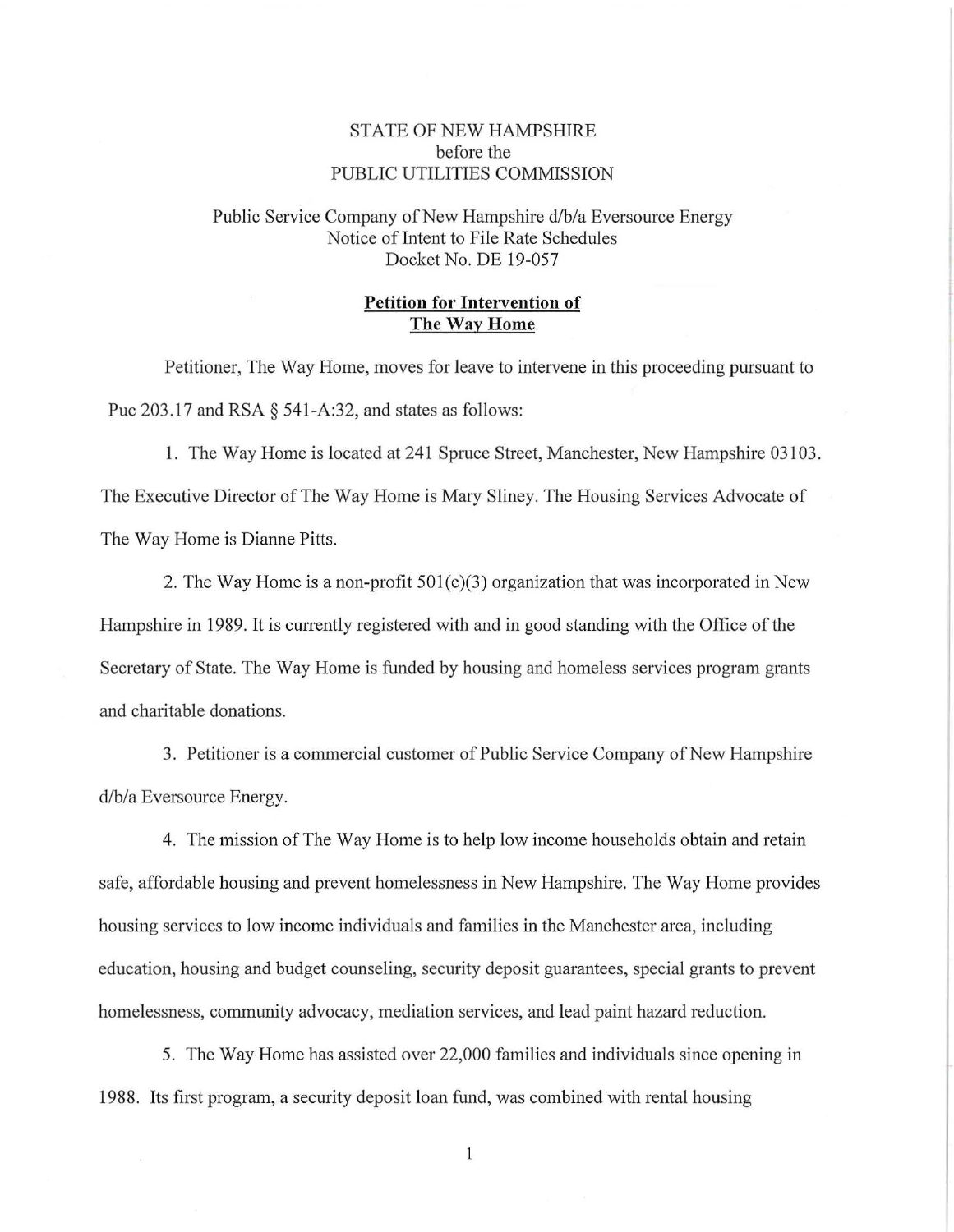counseling to teach tenants self-help skills, provide housing advocacy, and assist with landlord negotiations. In 1993 State Legislation used The Way Home's Security Deposit Program as its model in creating the New Hampshire Housing Security Guarantee Program, resulting in The Way Home securing housing for more than 6,000 families and individuals with over \$3.4 million in guarantees. As a HUD certified comprehensive housing counseling agency, The Way Home provides financial management education for homeless persons, renters, and homeowners at risk of foreclosure. In 1995 and 1997, these programs were expanded to include Healthy Home Services, which focuses on making housing conditions safe for children, and Steps to Success coaching, which helps homeless and at-risk households set and meet housing goals. In 2002, The Way Home renovated its first property as a Housing Resource Center, which now serves as a daytime facility for homeless and at-risk individuals, program offices, and seven transitional housing/shelter apartments for homeless children and their families. The Way Home has developed and/or taken over the management of supportive housing for several special needs populations, including chronically homeless individuals and homeless veterans, and has redeveloped several deteriorating and foreclosed multi-family properties to prevent family homelessness. In 2018, The Way Home managed 51 units of supportive housing.

6. The Way Home also owns and provides transitional housing units for low income families. These units use electricity provided by Eversource.

7. Many clients of The Way Home receive service under the Company's residential rate R. Due to their low incomes, clients of the Way Home may be eligible for and/or participate in the low income electric energy efficiency program administered by Eversource and the New Hampshire Electric Assistance Program, which is funded through the System Benefits Charge collected by Eversource.

2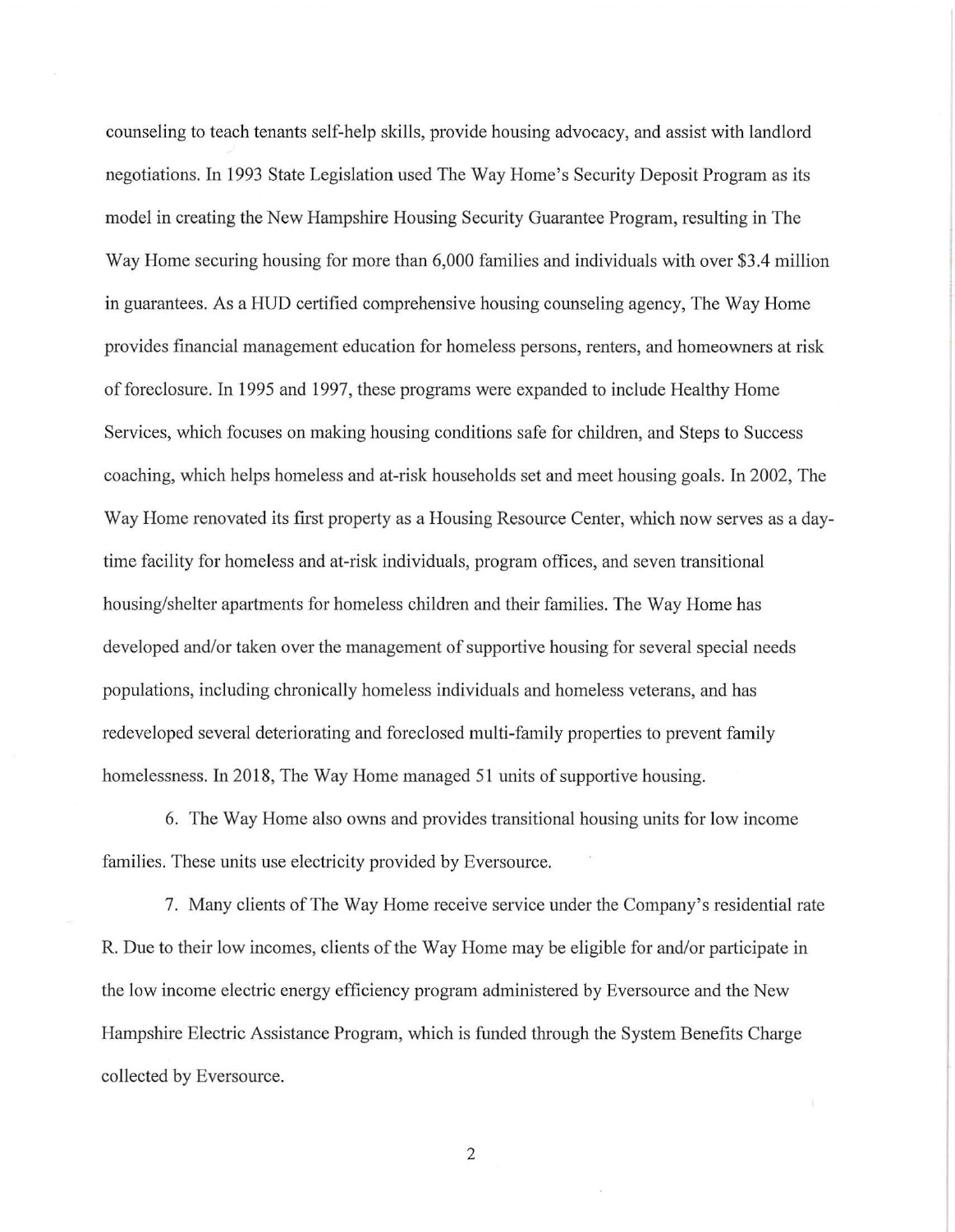8. The Way Home, clients of The Way Home, and families who reside in the transitional housing units of The Way Home have an interest in this proceeding.

9. The rights, duties, privileges, and other substantial interests of The Way Home and its clients will be affected by this proceeding. In particular, The Way Home is concerned about the bill impact on low income customers who tend to experience higher energy burdens compared to non-low income customers. While the Company proposes adjusting temporary rates for each rate class on a uniform percentage basis, the impact on a customer's bill will vary by rate class and within each rate class, as well as by level of consumption by residential customers.

10. Even though low income customers tend to use less energy and spend less on energy overall, they spend a larger proportion of their income on energy than non- low income customers. These high energy burdens can result in low income families having to choose between paying their utility bill and affording other basic necessities. As a result, The Way Home is concerned that lower use customers will experience a higher percentage increase in their bills based on the Company's proposal. For example, within the residential rate class, the attachments to the temporary rate testimony (EAD-5, pg. I of 23, Customer Bill Comparisons) show that lower use customers experience higher percentage rate increases than higher use customers. This significantly impacts low income, low use customers with respect to both temporary rates and permanent rates.

11. The Way Home is also interested in other issues in this docket that are not reflected in the Company's petition for temporary rate schedules but that could be present in the Company's petition for permanent rate schedules. These concerns include the fixed customer charge, proposals with respect to automatic rate adjustments and customer arrearages, and the impact on low income customers with disabilities whose medical conditions require more substantial usage

3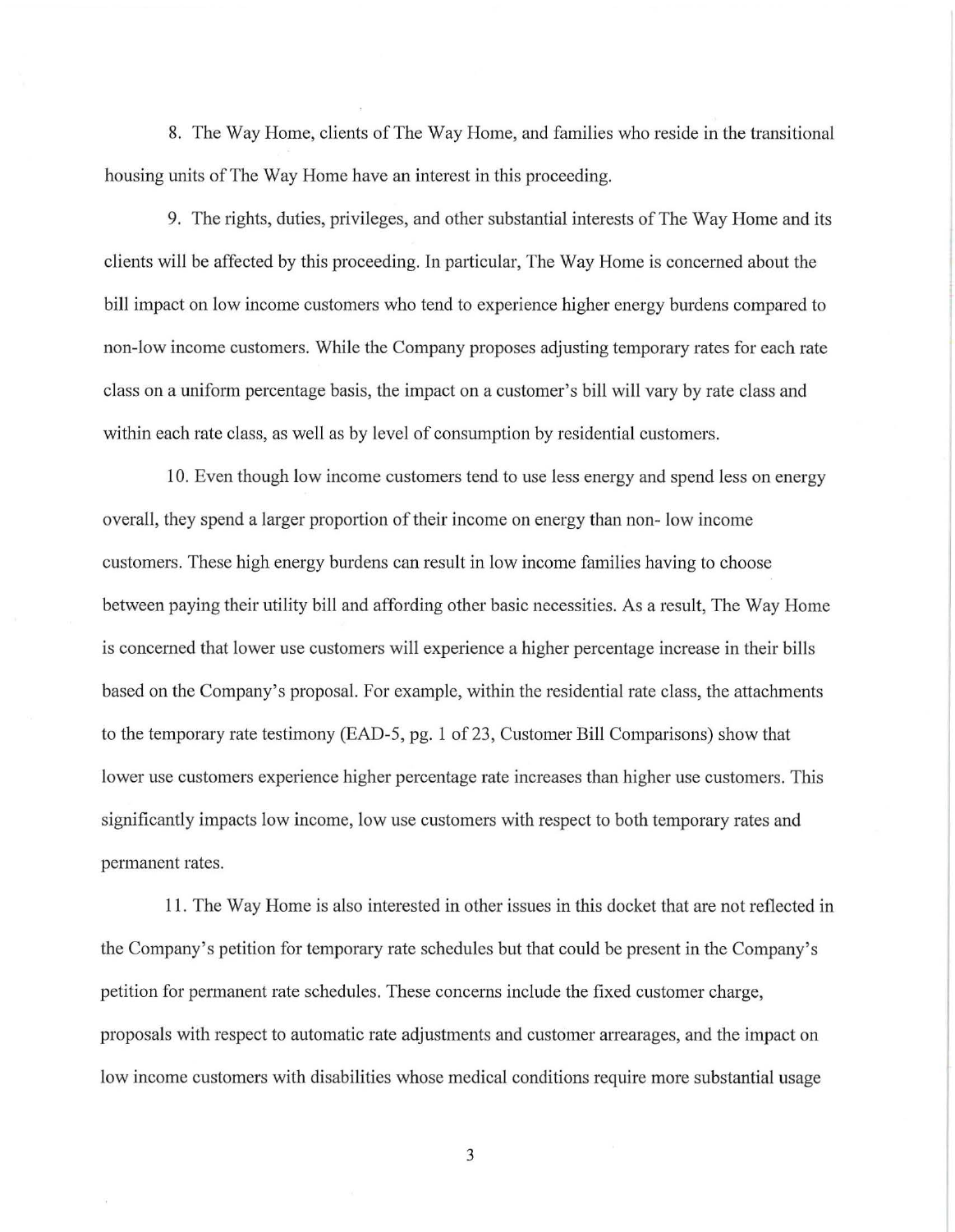to meet their medical needs. In addition, The Way Home is concerned whether the Company's single block, flat residential rate design is fully consistent with the goals of conservation and energy efficiency.

12. The Way Home seeks the status of full party intervenor in this proceeding on behalf of its clients and the families who reside in its transitional housing units.

13. The Way Home has been an intervenor in and party to other electric and natural gas dockets since 2006 pertaining to issues affecting low income electric and natural gas customers. The Way Home also participates in the Electric Assistance Program Advisory Board.

14. The Way Home is represented by New Hampshire Legal Assistance in this proceeding. New Hampshire Legal Assistance has represented low income individuals and organizations before this Commission in numerous electric, gas, and telecommunication proceedings.

15. The granting of this petition will not impair the prompt and orderly conduct of this proceeding, will not result in delay, and will not prejudice the interest of any party.

16. The interests of justice will be promoted by allowing the intervention of The Way Home in this proceeding.

Wherefore, The Way Home requests that the Commission grant its request for leave to intervene as a full party intervenor in this proceeding and for such other relief as may be just.

> Respectfully submitted, The Way Home

 $5/17/200$ 

New Hampshire Legal Assistance

Raymond Burke<br>Stephen Tower

By Its Attorney